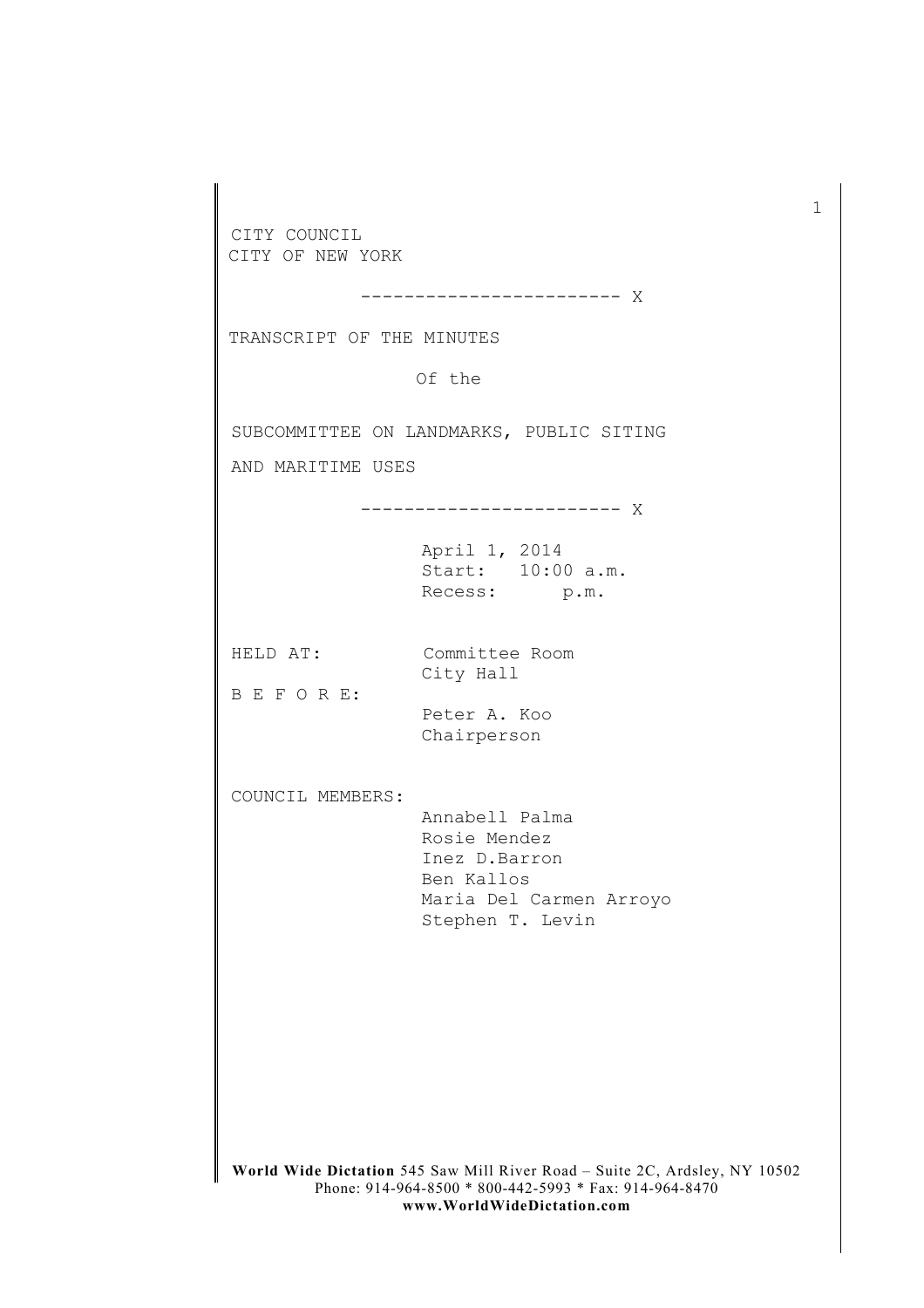## A P P E A R A N C E S

Jenney Fernandez Director of Intergovernmental and Community Relations for the Landmarks Preservations Commissions

Amanda Davis Greenwich Village Society for Historic Preservation

Simon Bankof [phonetic] Historic District Council 2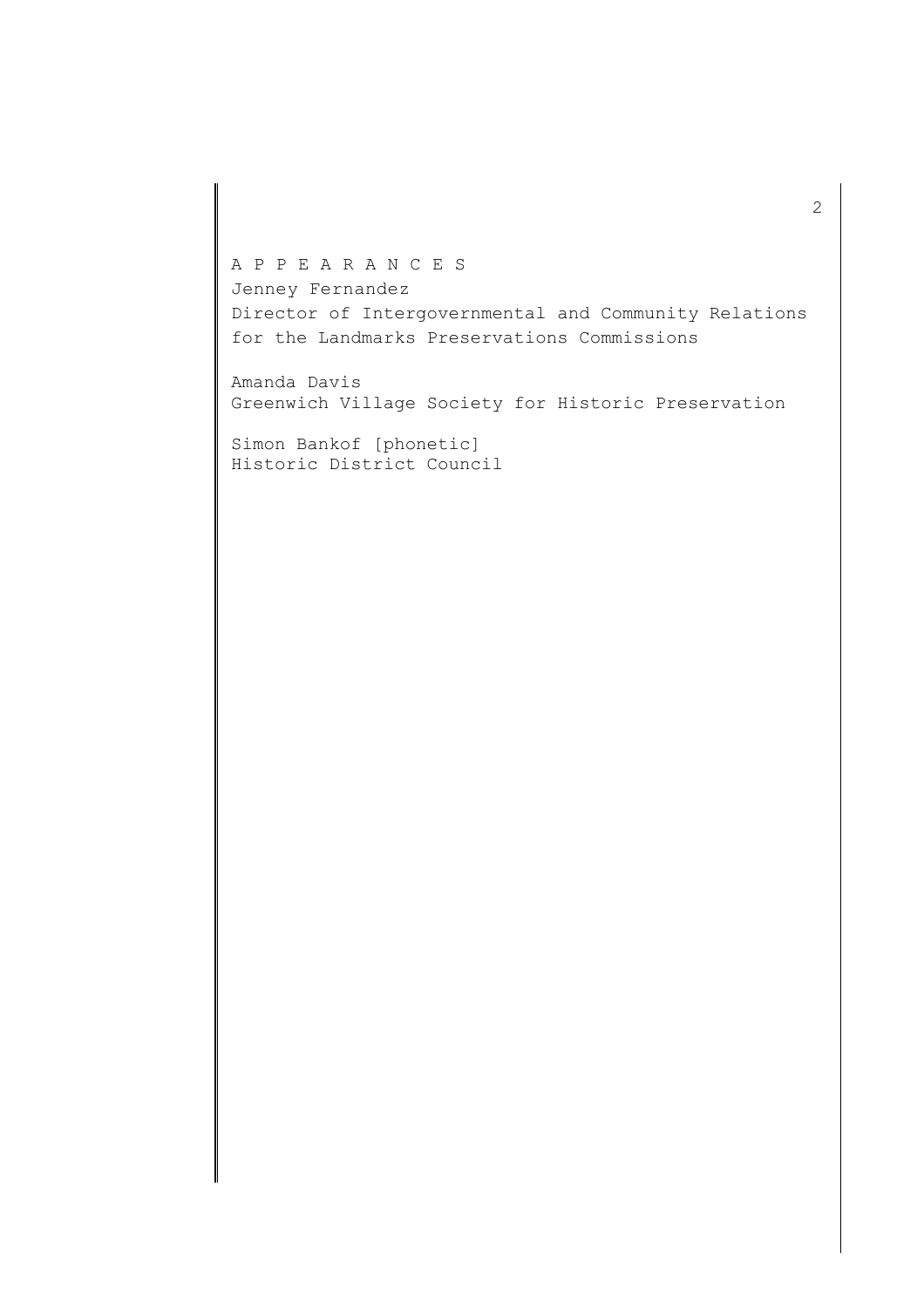| $\mathbf 1$ | SUBCOMMITTEE ON LANDMARKS, PUBLIC SITING AND MARITIME USES 3 |
|-------------|--------------------------------------------------------------|
| 2           | [sound check]                                                |
| 3           | CHAIRPERSON KOO: Good morning this is                        |
| 4           | council member Peter Koo Chair of the Landmark               |
| 5           | committee. Today we have a committee hearing and             |
| 6           | here our local council member Rosie Mendez on my left        |
| 7           | and council member Barron, Johnson and Kallos. The           |
| 8           | first item is item number LR-35. 3015 im sorry               |
| 9           | 30145280-HKN. South village historic district. And           |
| 10          | this item belongs is in council member Chin's and            |
| 11          | Johnson's district. And we have Jenny Fernandez,             |
| 12          | Fernandez, Fernandez from Landmark Commissions to            |
| 13          | testify. Thank you.                                          |
| 14          | [pause]                                                      |
| 15          | JENNY FERNANDEZ: Thank you chair Koo.                        |
| 16          | Council members, my name is Jenny Fernandez, Director        |
| 17          | of Intergovernmental and Community Relations for the         |
| 18          | Landmarks Preservations Commissions. I'm here today          |
| 19          | to testify on the commission's designation of the            |
| 20          | south village historic district in Manhattan.<br>On          |
| 21          | June 25, 2013 the landmark preservation commission           |
| 22          | held a public hearing on the proposed designation of         |
| 23          | the South Village Historic district. 24 people spoke         |
| 24          | in supported designation including representatives of        |
| 25          | City Council Speaker Kristine Quinn, State Senator           |
|             |                                                              |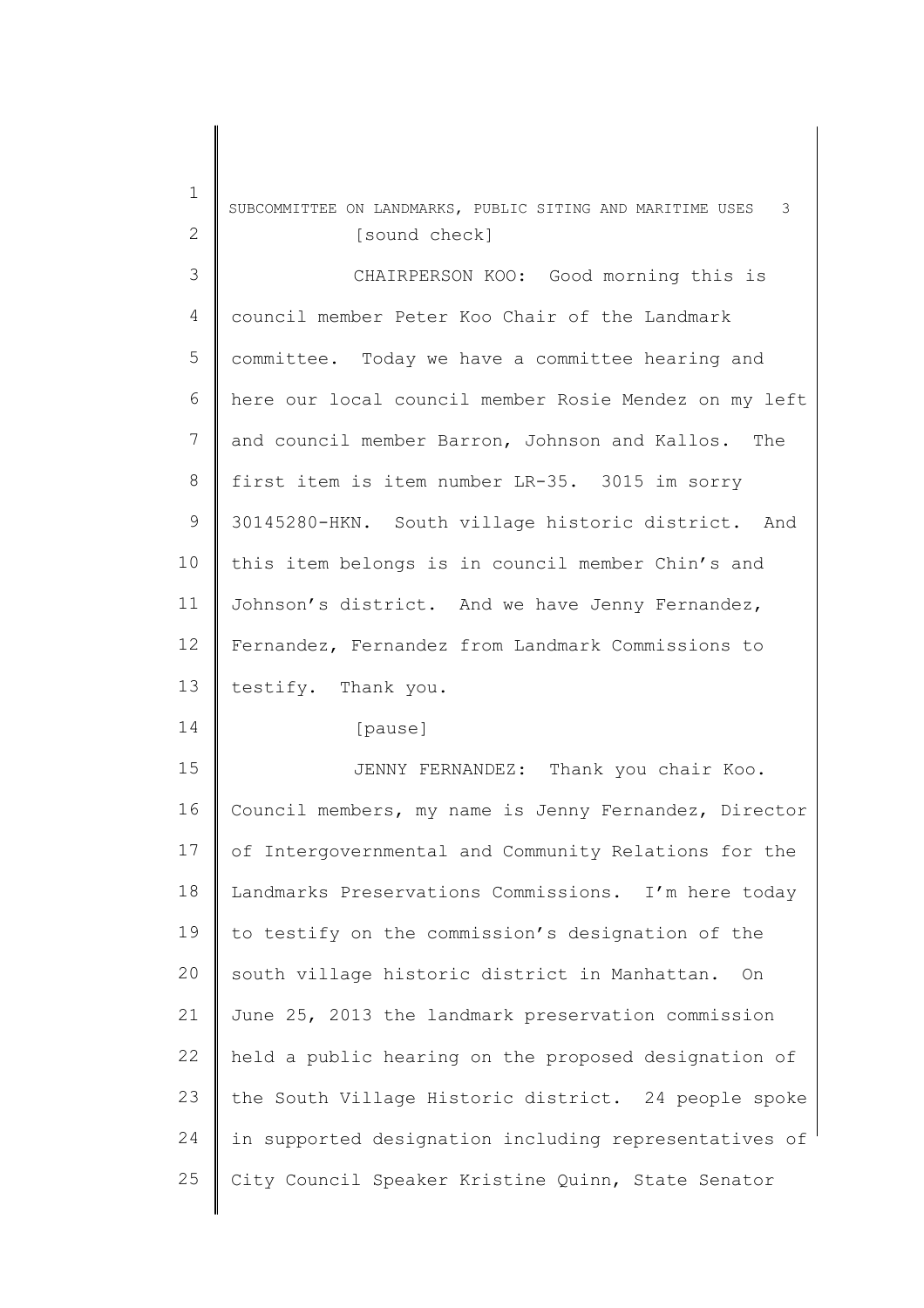1 2 3 4 5 6 7 8 9 10 11 12 13 14 15 16 17 18 19 20 21 22 23 24 SUBCOMMITTEE ON LANDMARKS, PUBLIC SITING AND MARITIME USES 4 Brad Holloman, State Assembly Member, Debra Glick, Manhattan Community Board to. Several residents and property owners also spoke in support of designation as did representatives for the Bleaker Area Merchants and Resident Association, Charleston Street Block Association, Greenwich Village Society for Historic Preservation the Historic Districts Council, Newark Landmark Conservance and Society for the Architecture of The City. The commission received a letter in support of the designation from city council members elect Corey Johnson. The commission also received 5 letters and emails regarding the proposed designation. 3 in support of designation and 2 requesting the property be removed from the proposed historic district. As well as the postcard campaign comprising 104 submissions supporting designation. On December 17, 2013<sup>th</sup> the commission voted to designate the south village historic district. The south village historic district consists of approximately 250 buildings. Including roadhouses, tenements, commercial structures and institution with streets gates to illustrate the growth of neighborhood from its origin and as

affluent resident area in the early  $19<sup>th</sup>$  century, to

25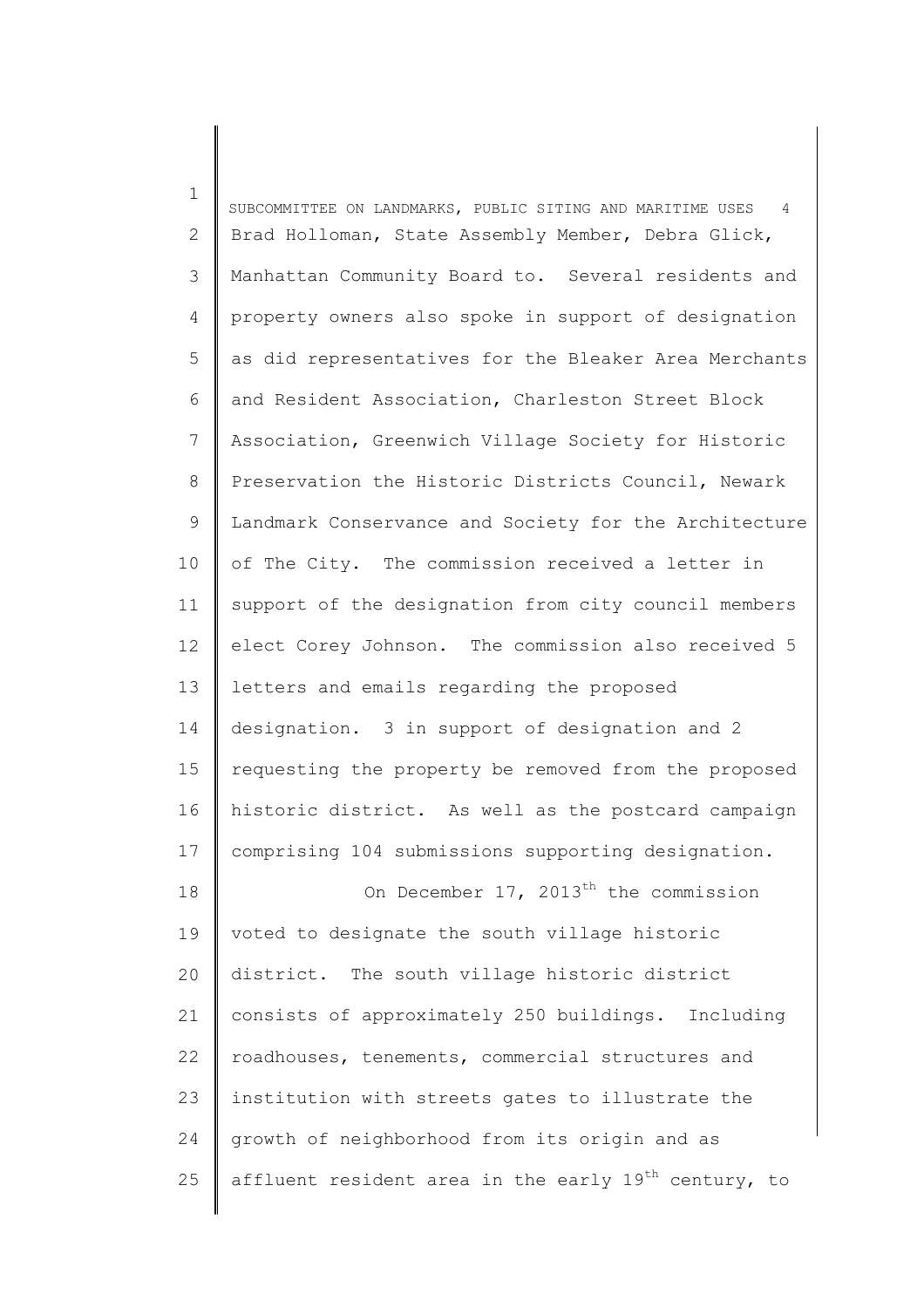1 2 3 4 5 6 7 8 9 10 11 12 13 14 15 16 17 18 19 20 21 22 23 24 25 SUBCOMMITTEE ON LANDMARKS, PUBLIC SITING AND MARITIME USES 5 a vibrate community of artist and working class immigrants in the early  $20<sup>th</sup>$  century. Throughout the 20<sup>th</sup> century the blocks of the south village historic district have served as one of the most important and famous centers of artistic social and cultural movements in that ferment the city. The area was the center of  $20^{th}$  century game as we life in New York. With numerous sights representing the history of the LGBT community from the end of the  $19<sup>th</sup>$  century to the present. The south village was one of the first neighborhoods in New York City that allowed and gradually accepted an open gay and lesbian president, which resulted in its emergence as an early significant LGBT enclave. While its music clouds nourished generation of artist from jazz to folk to rock. Bohemians and beat mix congregated in its famous café's and a flourishing off Broadway scene developed in it small theaters. Development in this area began in earned esteem [sic] 1820's and 1830's. When unprecedented growth pushed them into the city northward and for some 4 decades, made the blocks of the historic district one of New York's most prestige's residential neighborhoods. Many block friend were developed with architecturally harmonious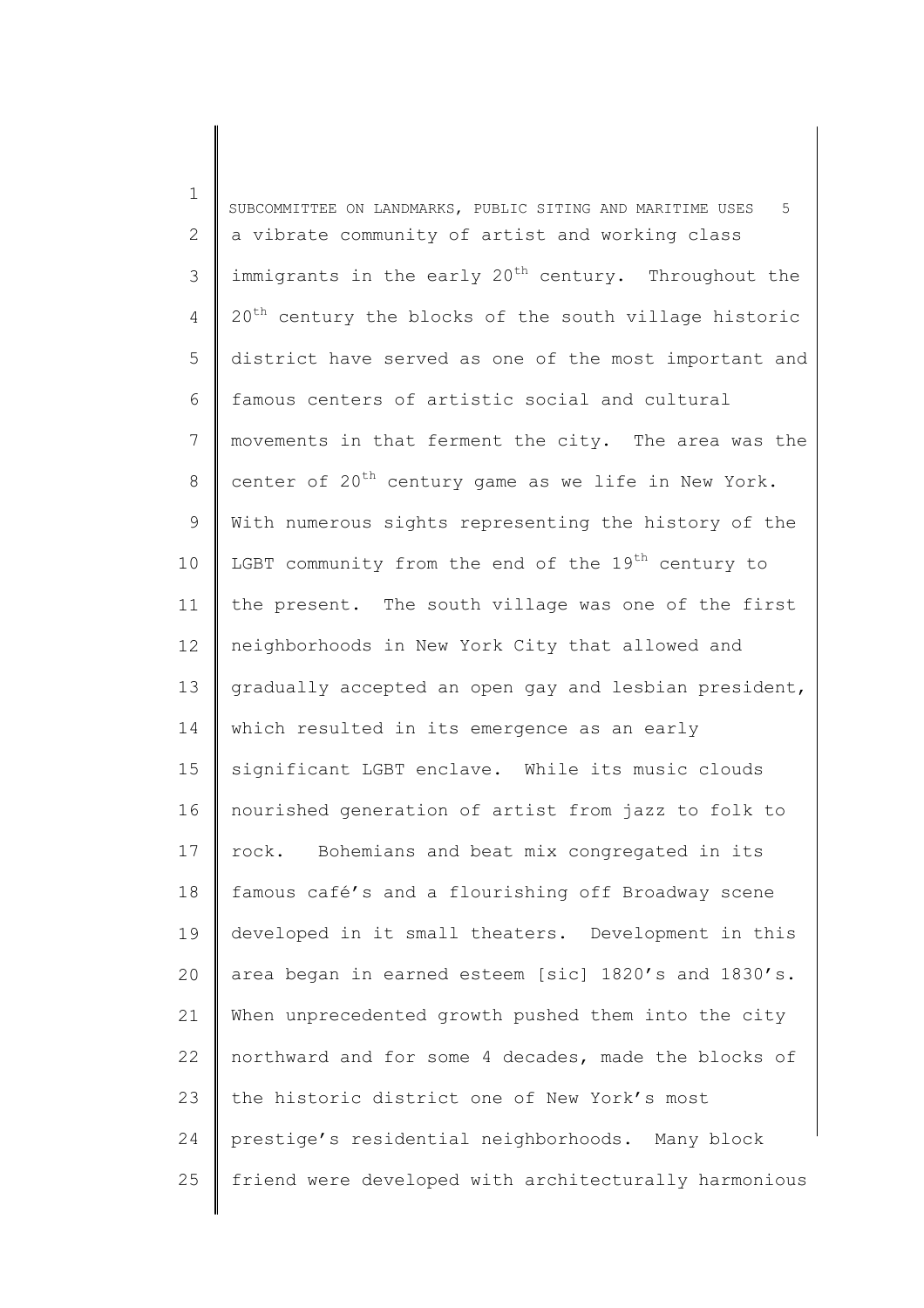1 2 3 4 5 6 7 8 9 10 11 12 13 14 15 16 17 18 19 20 21 22 23 24 25 SUBCOMMITTEE ON LANDMARKS, PUBLIC SITING AND MARITIME USES 6 rows of houses. Which were often given their own addresses address schemes and distinguished sounding names. Among these are the nucleus of a community of African Americans established by the mid 1800's. In which remains into the mid-20<sup>th</sup> century in south village. By the time of the 1863 draft riots, which targeted several locations in the south village. The area was home to nearly a quarter of the city African American population. By the mid-19<sup>th</sup> century the blocks were on Menata Street and Menata Lane became known as little Africa. The largest such community in New York. Within the south village the history of the community of little Africa with its core residing in the Menata's provides important documentation on African American life in New York City before 1910. Several houses remain from its earlier period that recalled the south village as history as a fashionable residential district. That includes federal gothic revival and Greek revival styles. Tenements designed in the neo grad queen and romaness revival and renaissance revival styles are in the historic district. The south village historic district contains notably intact historic buildings, nevertheless, this stylistic and commercial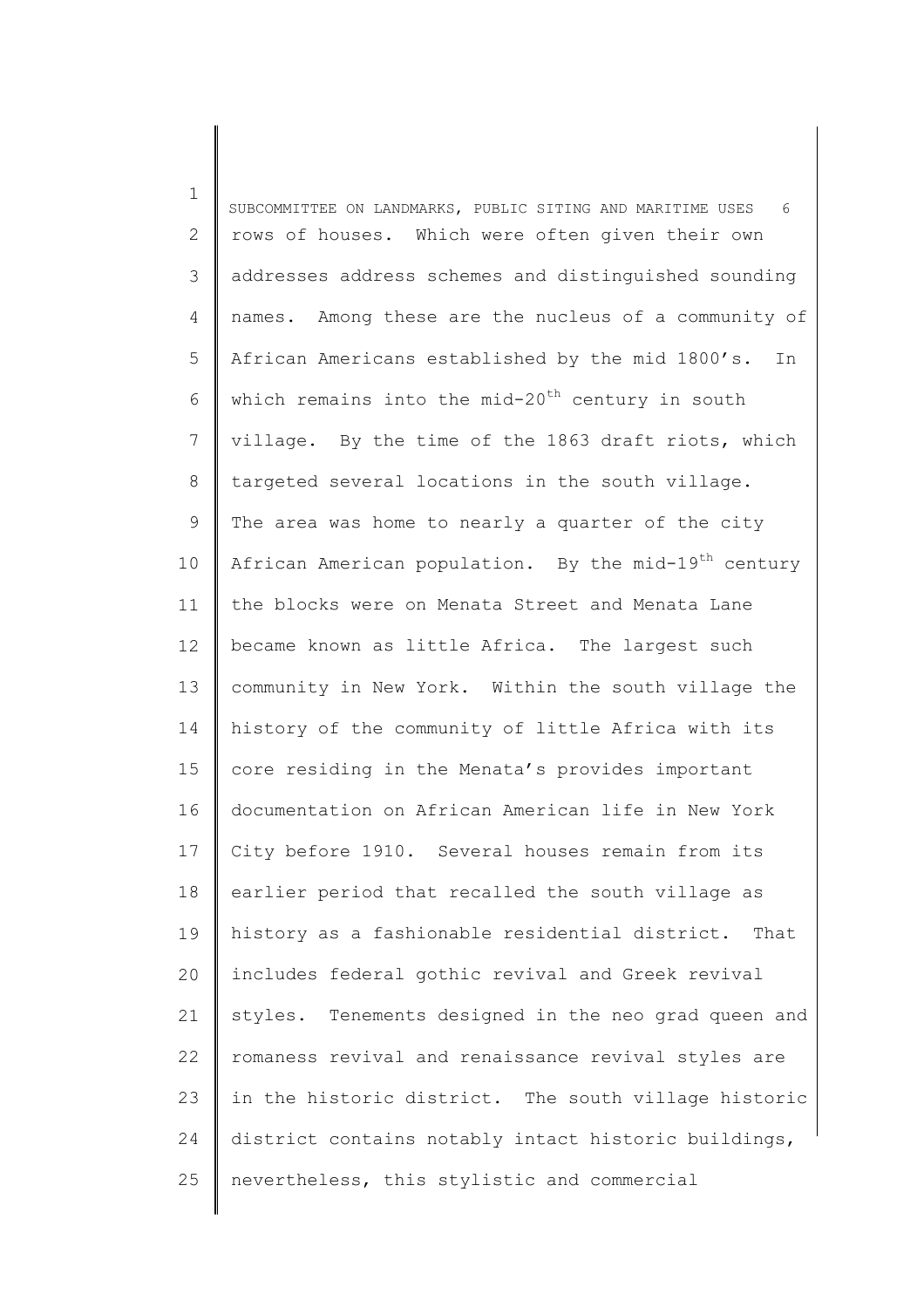1 2 3 4 5 6 7 8 9 10 11 12 13 14 15 16 17 18 19 20 21 22 23 24 25 SUBCOMMITTEE ON LANDMARKS, PUBLIC SITING AND MARITIME USES 7 alterations from the early  $20<sup>th</sup>$  century are also defining characteristics of the neighborhood. The north facing studio windows installed on houses on Bleaker Street for example, are typical of the renovations undertaking during the Bohemian rediscovery of the village. The commission urges you to affirm this designation. CHAIRPERSON KOO: Are any questions from the committee members. COUNCIL MEMBER BARRON: Thank you Mr. Chair. I wanna thank you for your testimony and I just want to put into the record that the report that was prepared was much more inclusive of the contributions of Africans during that time. So I just wanted to add it to the record of what we have here today. And to say that going back to the 1640's there was land that given to free and so-called half free Africans and that they farmed the land, they cleared the land and that they owned the land until about 1667. When the Europeans took possession and took the land from them and gave into white settlers so as we, those of us who talk about reparations, I wanna make sure we have this in the record that for that period of time it was owned and farmed by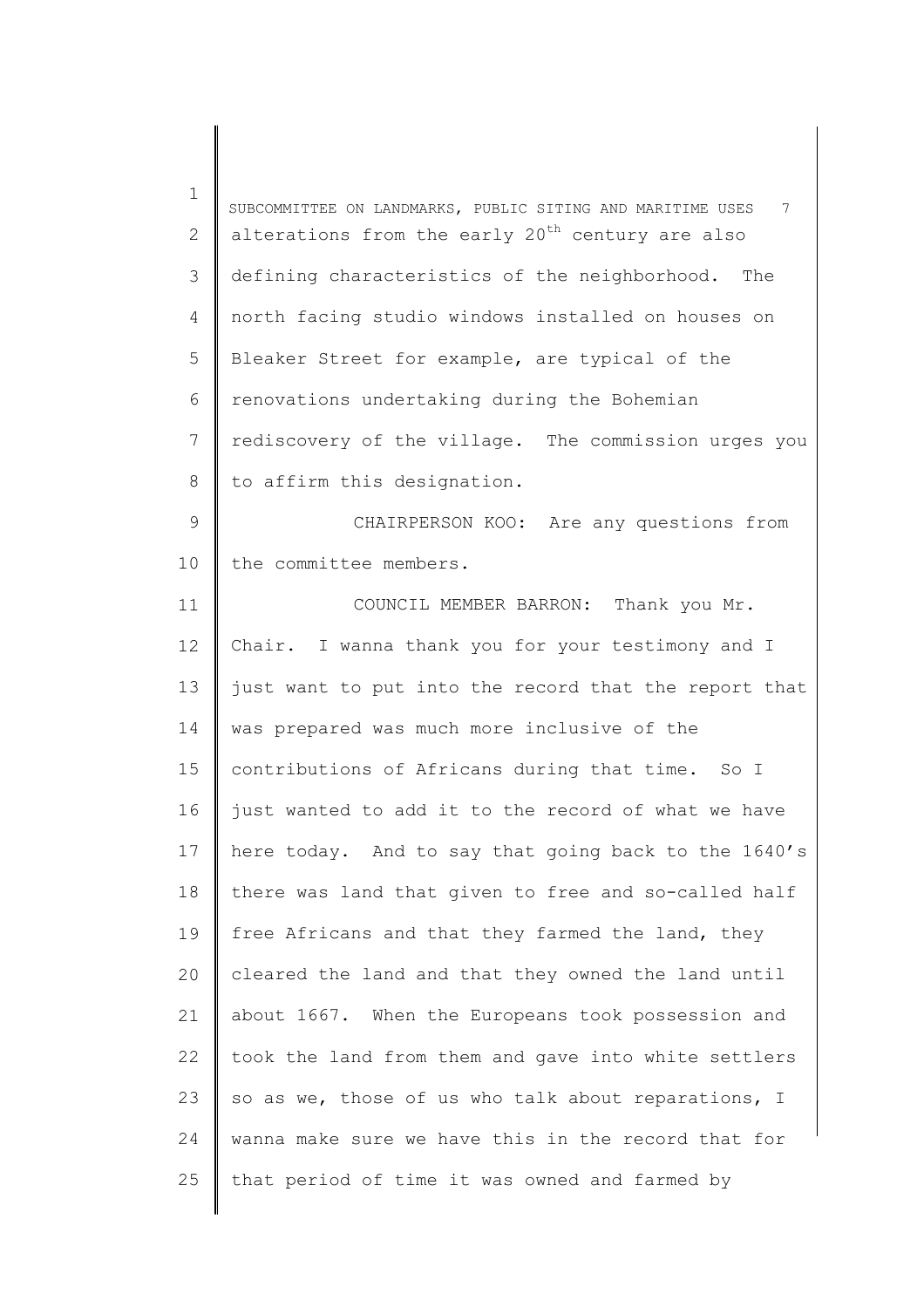1 2 3 4 5 6 7 8 9 10 11 12 13 14 15 16 17 SUBCOMMITTEE ON LANDMARKS, PUBLIC SITING AND MARITIME USES 8 African Americans and then as you said it was known as little Italy. The Medneata Lane was the area where there was a large the largest concentration actually in the United States of African Americans was there in Greenwich Village area. So just to put that on the record and to say that also during that time it became a hub of a persons of African descent who were highly recognized nationally as well as internationally and it included Henry Highland-Garnett. So I just wanted to put that on the record in terms of going back a little further then when your testimony starts to have that noted. Thank you. But it was in your report. I do wanna thank you for that. CHAIRPERSON KOO: Thank you council member Barron. I wanna acknowledge Annabel Palma our council

18 19 member is here on our committee and Mr. Johnson is going to comment on this issue.

20 21 22 23 24 25 COUNCIL MEMBER JOHNSON: Thank you chair Koo. Thank you Jenny for being here today. I also wanna than Marybeth Betts who contributed a great deal to this designation report and also to the advocates who have been involved for a very long time. The Greenwich Village society first to work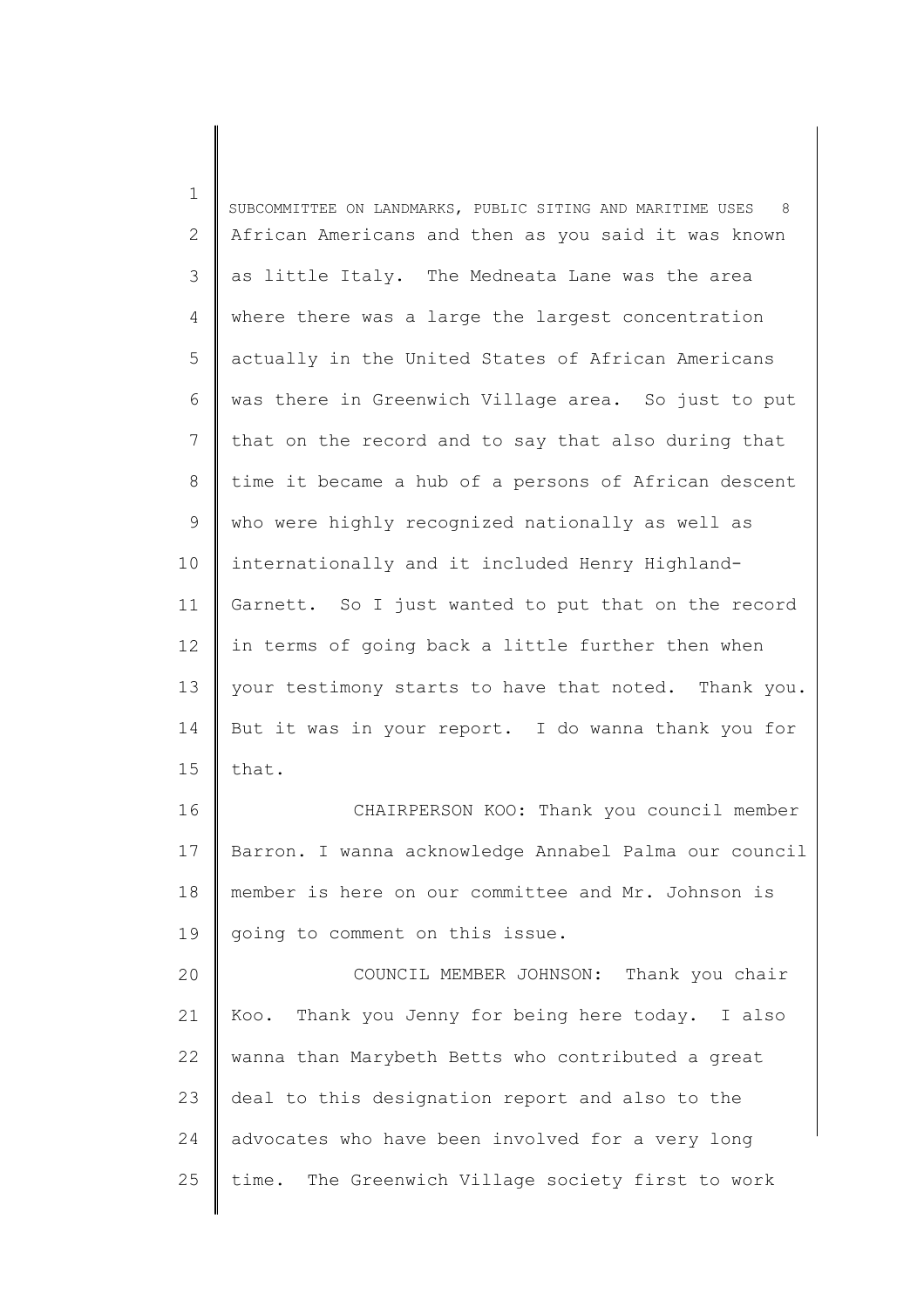1 2 3 4 5 6 7 8 9 10 11 12 13 14 15 16 17 18 19 20 21 22 23 24 25 SUBCOMMITTEE ON LANDMARKS, PUBLIC SITING AND MARITIME USES 9 preservation historic districts council and many other preservation groups that spent many, many, many years working on this. I am very proud that a significant portion of this new district is in my council district. For folks that don't know the district gonna be bounded by  $6^{th}$  avenue on the west. On the north its west  $4^{th}$  street. On the east it's Sullivan Street and on the Sullivan Street and LaGuardia Place and on the southwest Housen Street. The jigsaw boundary encompass the ridge and Sundry architecture styles of the neighborhood. It's changing make up is in capsulated through the architecture as the neighborhood went from an affluent residential homes in the early 19<sup>th</sup> century and to that of a working class African American enclave and I think council member Barron spoke very eloquently of the deep and rich history there. There were old lot tenements that were added and commercial buildings that were constructed. The south village continued to involve into a Bohemian district as you mentioned and played and important social and cultural role in our city and our nations arts and literary scene. In specifally as you said a deep history on the LGBT movement and the beginnings of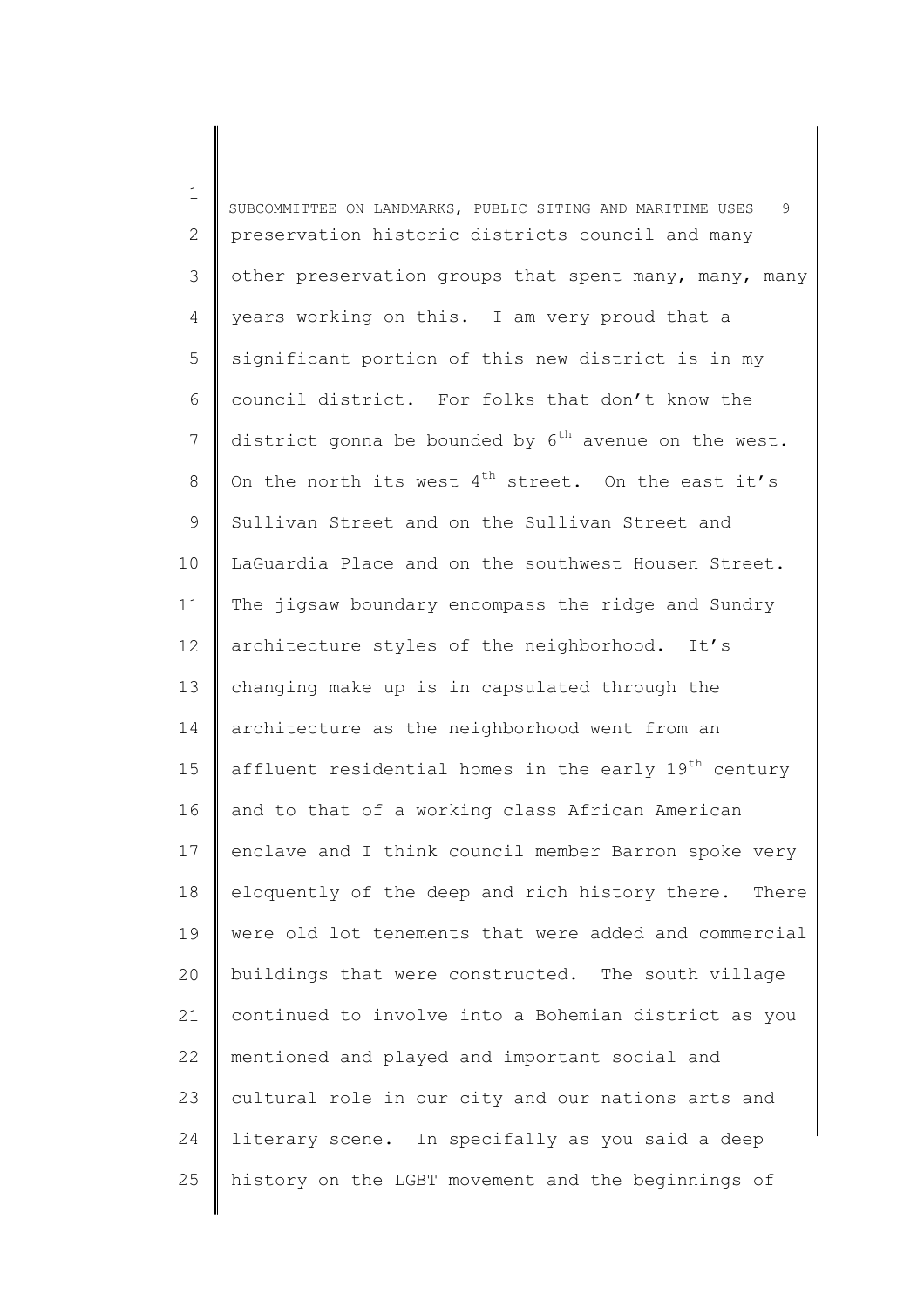1 2 3 4 5 6 7 8 9 10 11 12 13 14 15 16 17 18 19 20 21 22 SUBCOMMITTEE ON LANDMARKS, PUBLIC SITING AND MARITIME USES 10 the LGBT movement. This new historic district will protect centuries of history from being destroyed through development and increase building heights. Greenwich Village faces tremendous pressure from developers and it long time neighbors like the NYU. Who's expansions plans threatens to forever scare the low hung light filled village. This district which is note a panicia [phonetic] and the and the name all the development. When sure that buildings remain intact and regions stays true to its historical architecture character. There is significant community support for this historic district and I hope that this community will affirm that support and vote to approve this landmark historic district. And I also like to say that I look forward to working with the upper C staff and whoever the leadership may be LPC and coming years. On expanding this district and hopefully finally getting section 3 of the south village designated as well. Thank you all and I hope you'll take into account my testimony today. CHAIRPERSON KOO: Thank you Mr. Johnson.

23 24 25 Anyone else additional comments or questions for the committee members. See you, well commence now. Thank you Ms. Fernandez.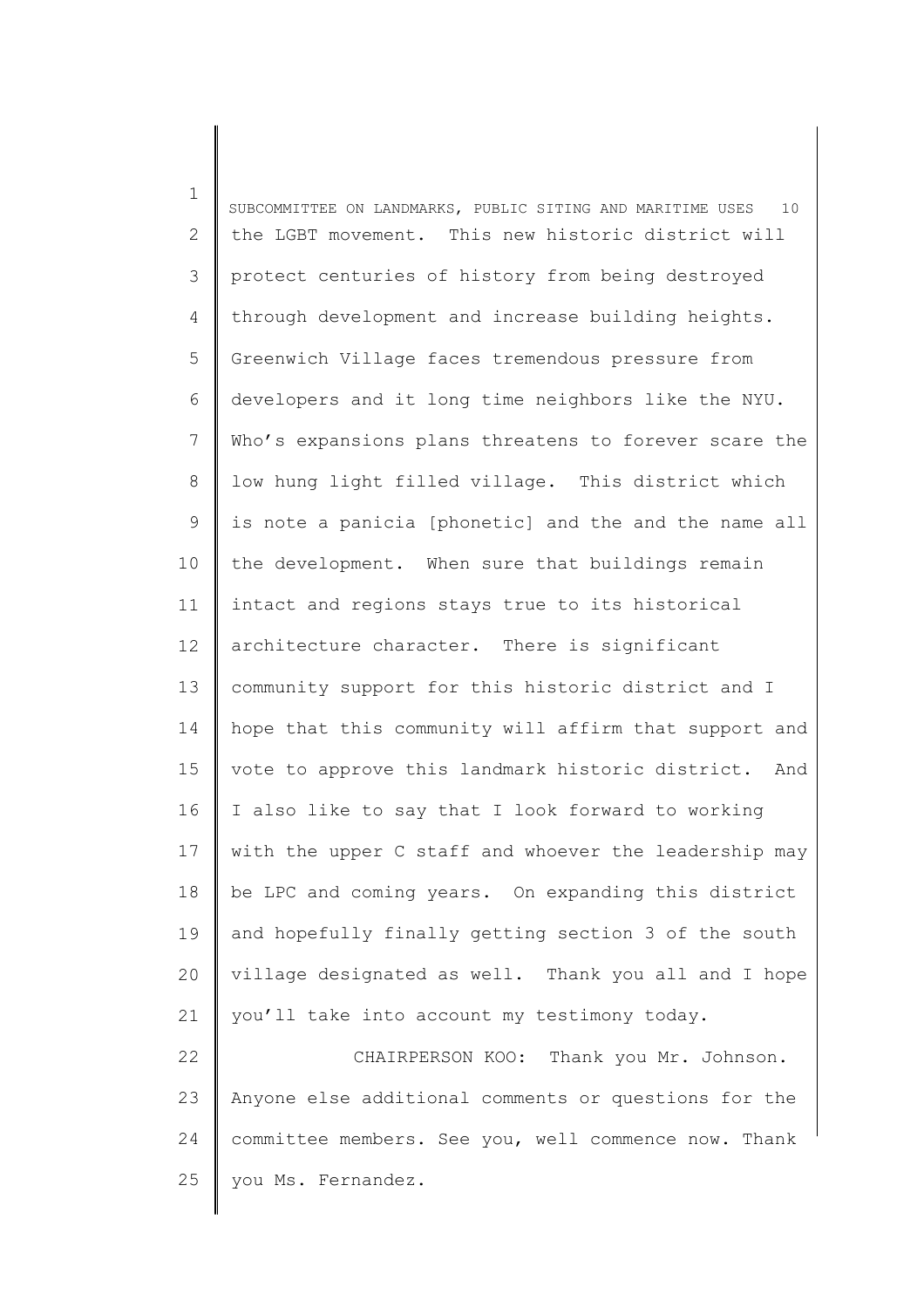1 2 3 4 5 6 7 8 9 10 11 12 13 14 15 16 17 18 19 20 21 22 23 24 25 SUBCOMMITTEE ON LANDMARKS, PUBLIC SITING AND MARITIME USES 11 [pause] CHAIRPERSON KOO: The next item, number 36 [background talk]. 20145287 HKK the 88<sup>th</sup> Police Precinct Station house. Voting in council members Konvo [phonetic] district. And we have a Linda Davis. UNIDENTIED MALE VOICE: [off mic] They gonna testify in South Village first. CHAIRPERSON KOO: [off mic] They gonna testify huh? UNIDENTIFED MALE VOICE: They gonna testify for south village first. CHAIRPERSON KOO: And we have Simon Bankof (phonetic)? UNIDENTIFED MALE VOICE: [off mic] Simon Bankof (phonetic). CHAIRPERSON KOO: Yeah. Are you recording? Are they here? No, alright UNIDENTIFIED MALE VOICE: [off mic] CHAIRPERSON KOO: Please continue to representing Greenwich, on Greenwich Village society of historic preservation. Thank you. AMANDA DAVIS: Good morning, Amanda Davis of the Greenwich Village Society for Historic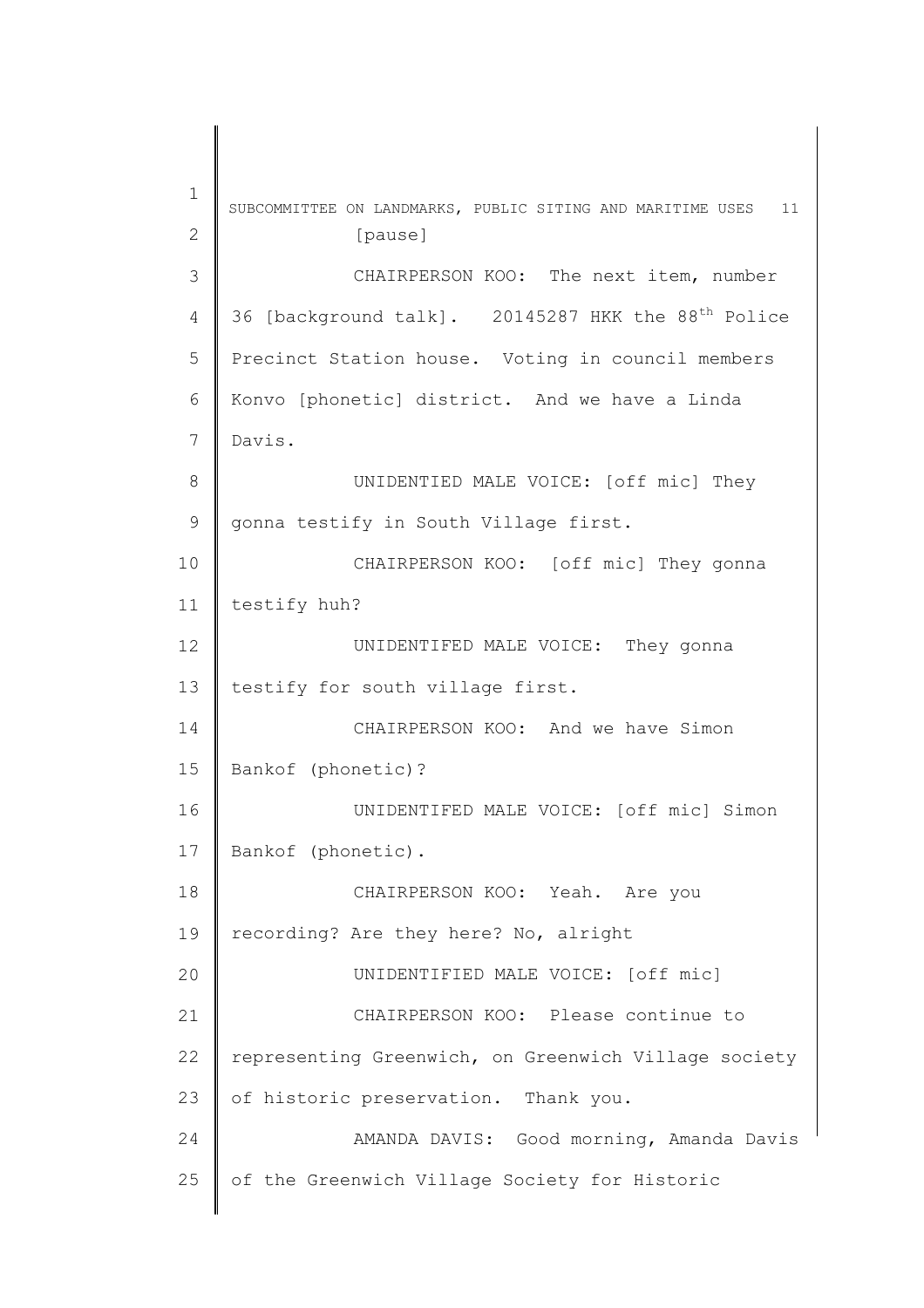1 2 3 4 5 6 7 8 9 10 11 12 13 14 15 16 17 18 19 20 21 22 23 24 25 SUBCOMMITTEE ON LANDMARKS, PUBLIC SITING AND MARITIME USES 12 Preservation which is the largest membership organization in Greenwich Village, the east village and Noho. We strongly support the designation of the south village historic district. Neighboring residence have called for landmark designation of this area since earliest days of the landmarks law in the 1960's. In 2002, the Greenwich Village society for historic preservation first approached landmark preservation commission about considering this area a new for landmark designation. And in 2006 submitted a formal proposal for designation with boundaries. The designation was a long time coming. And enjoy enjoys overwhelming support in the affected community. Earlier this year the district was listed on the state and national registers of historic places. In 2012 the south village was named on of New York's 7 to save. One of the 7 most significant endangered historic sites in the state by the preservation league of New York State. Thus, the south village's social, cultural and historic significance have been bodly recognized. The south village is one of the most important places manifesting evidence of our nation's last great wave of immigration in the  $19^{th}$  and early  $20^{th}$  centuries.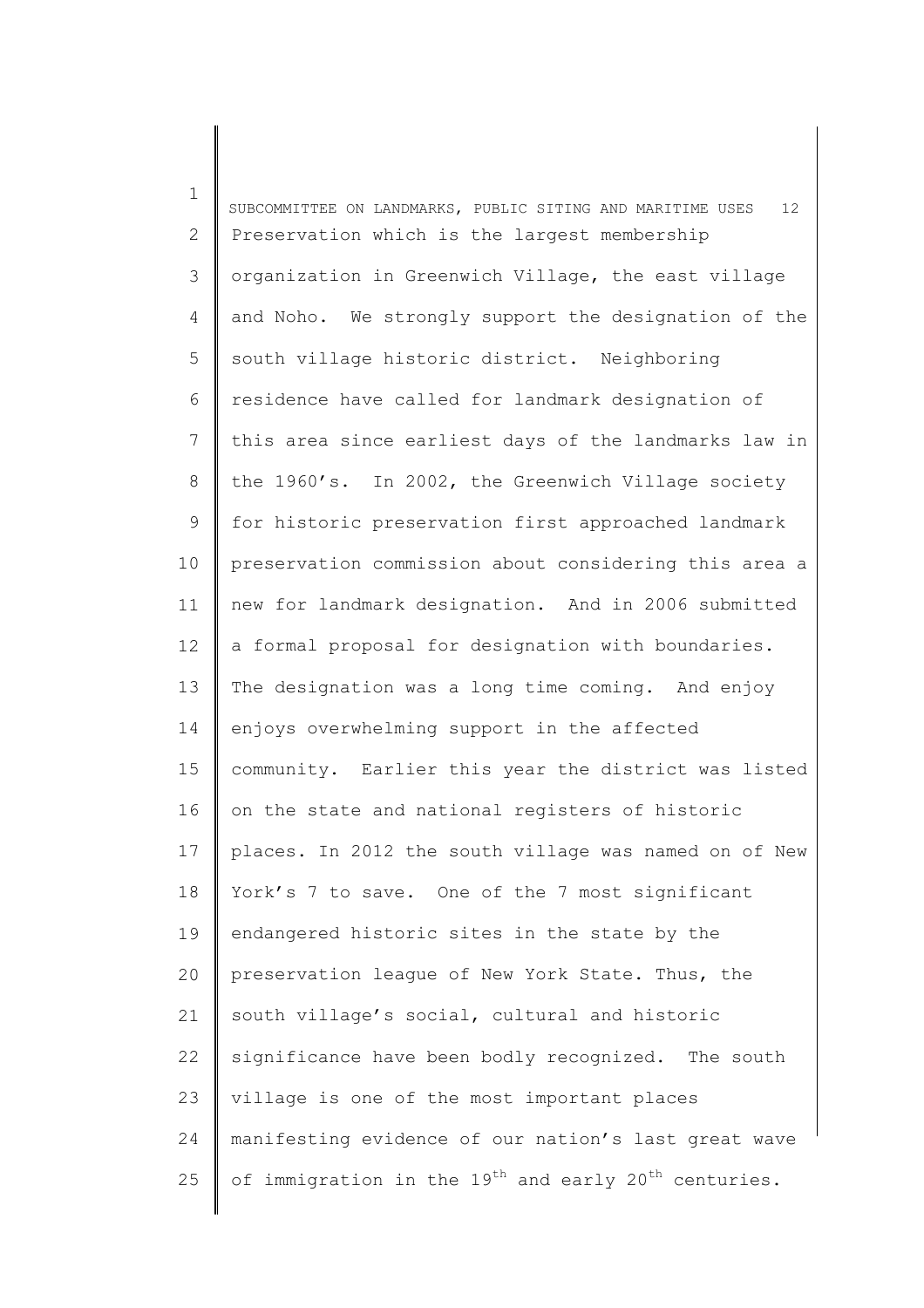1 2 3 4 5 6 7 8 9 10 11 12 13 14 15 16 17 18 SUBCOMMITTEE ON LANDMARKS, PUBLIC SITING AND MARITIME USES 13 Practically of Italian Americans. The south village is even more preeminent as home to a wealth of sites associated with artistic and counter cultural innovations inferment in the late  $19^{th}$  through  $20^{th}$ century. The number of sites for the historic significance in the south village and the reasons for its landmarks worthiness would be nearly impossible to enumerate here. But just a few of the people named have lived and owned there craft there include Bob Dylan, Edna St. Vincent Melange [phonetic], Eugene O'Neal, Allen Ginsburg, Jack Carowak [phonetic], Louise May Alcod [phonetic], Pete Segar, Richie Havens, Bernie Savat [phonetic], Elizabeth Iriwns, James Baldwin and Jackson Pollick [phonetic] among many others. The work of architects including Ernest Flag, Raymond Hood and Calvick Box [phonetic] are represented there.

19 20 21 22 23 24 25 Among them areas incredible list of credits include the birth place of modern American theater, the problems down playhouse now sadly largely demolished. The first non-profit theater Circle in the Square. The city's first progressive school, Little Red School House. The first coffee house in America to introduce cappuccino, Café Regio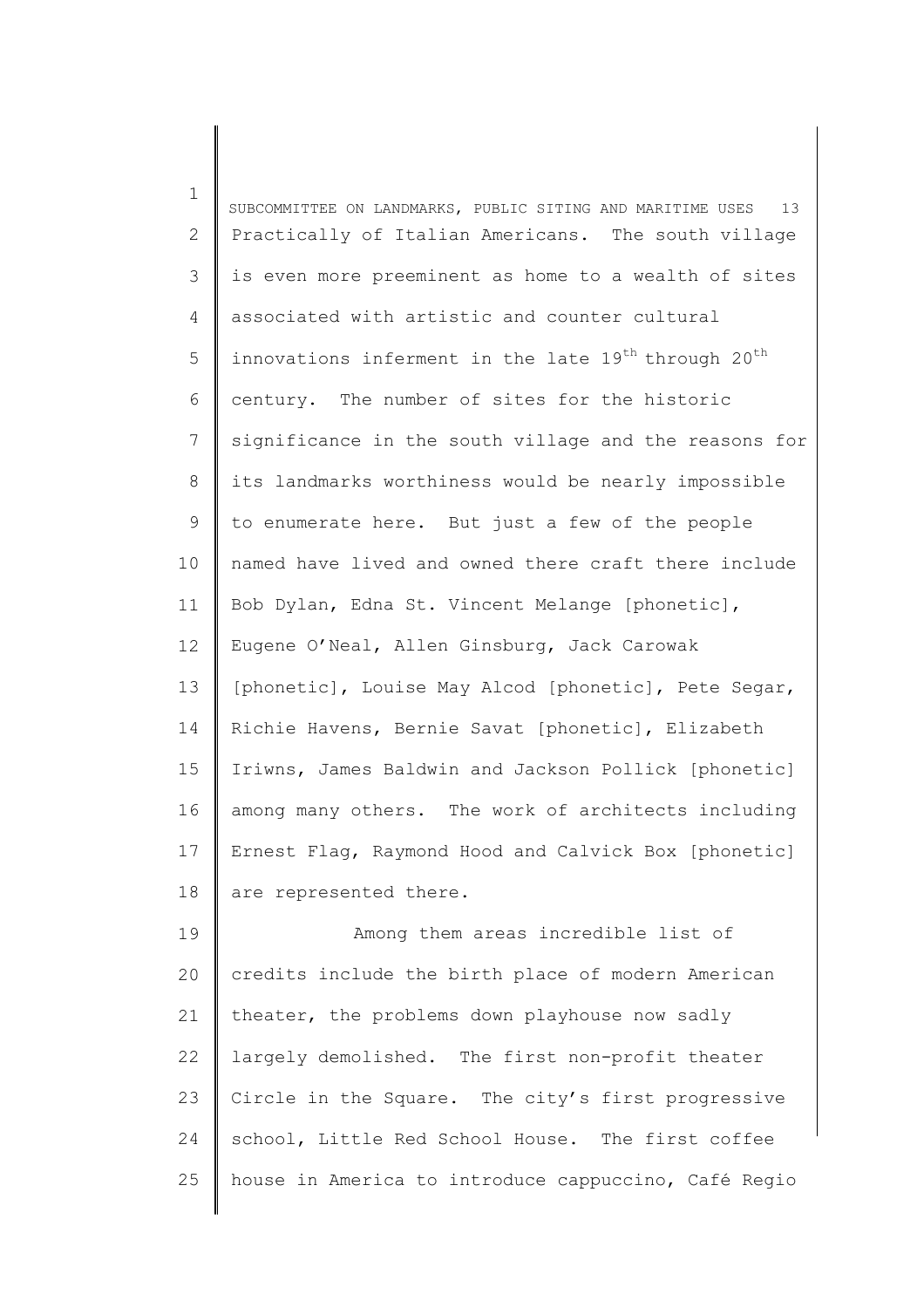1 2 3 4 5 6 7 8 9 10 11 12 13 14 15 16 17 18 SUBCOMMITTEE ON LANDMARKS, PUBLIC SITING AND MARITIME USES 14 [phonetic]. The sight of don's earliest performances, The Mud He Wrote, Blown in the Wind. The sight of Lenny Brewster's last arrest for obscenity and one of the earliest and largest examples of reform housing in America, Nose House number 1 at 160 Bleaker Street. The south village was home to the city's most prominent African American communities in the mid-19<sup>th</sup> century. Little Africa located around Menata Lane and Street. And it was probably the city's first visible gay community centered around the big ole west 3<sup>rd</sup> and Bleaker Street in the late  $19^{th}$  and  $20^{th}$  centuries. I strongly urge the committee to uphold this designation. Thank you. SIMON BANKOF [phonetic]: Simon Bankof [phonetic] Historic District Council. I'd like to thank the council for this opportunity to speak and

19 20 21 22 23 24 25 also like to thank the council for all its support of the south village historic district on this very very long road to where we are today. As Amanda mentioned we have been look for a south village historic district for since 2001. Perhaps even earlier. That's at least how far my memory goes back so this is a long time and coming. The remarkable thing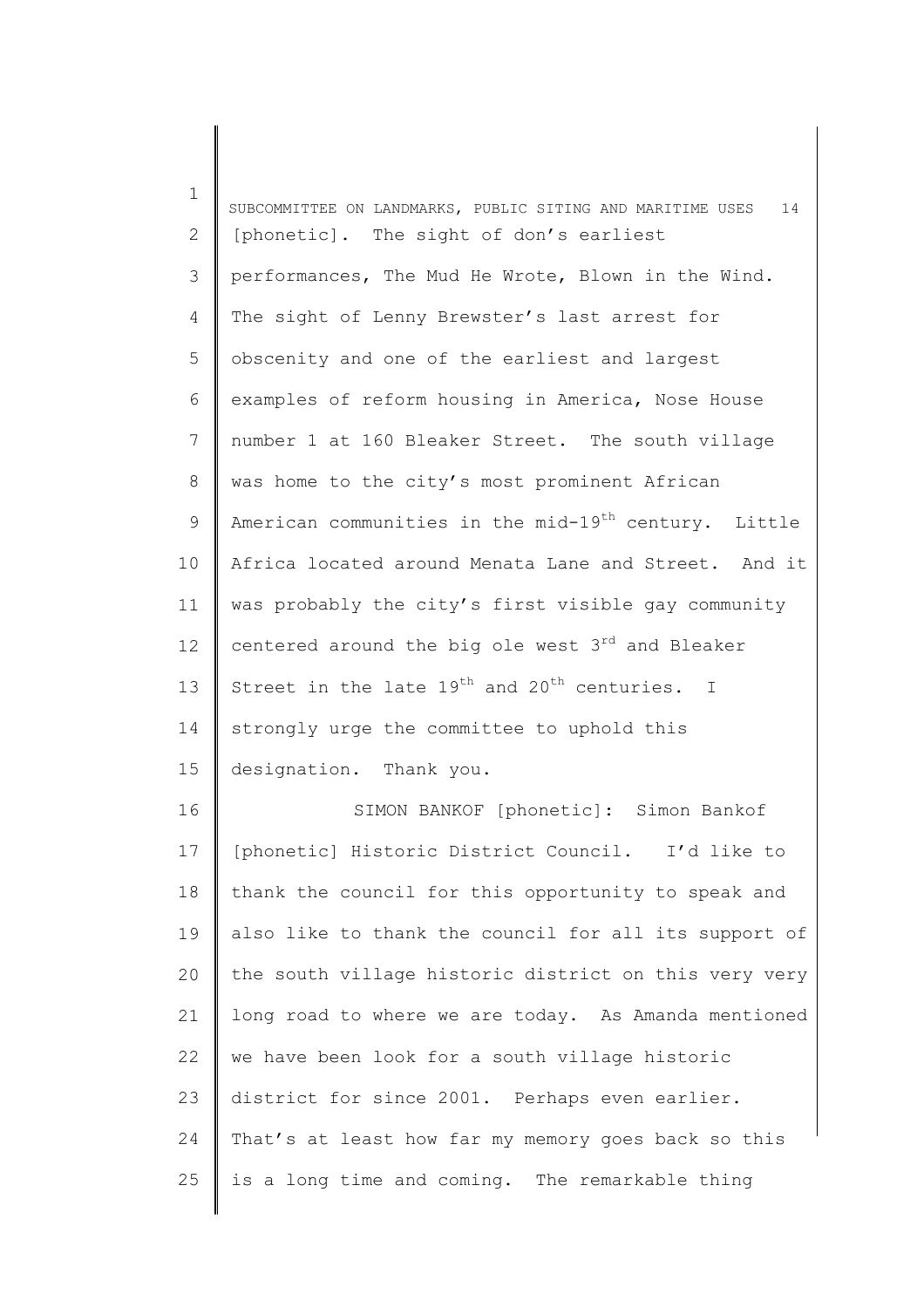1 2 3 4 5 6 7 8 9 10 11 12 13 14 15 16 17 18 19 20 21 22 23 24 25 SUBCOMMITTEE ON LANDMARKS, PUBLIC SITING AND MARITIME USES 15 about this historic district is that it was designated its its it rather let me say the architecture is very good and definitely worthy of being protected but it being designated its being protected because of its historic and cultural meaning and residence. That through the agency of the landmark commission, people in generations from now will be able to experience the south village and have a real continuity with their past. With the birth of the LGBT rights movement, with all of those wonderful Bohemian stories, with all the literary figures from the  $19<sup>th</sup>$  century who were there and the beat movement and with the very fascinating history of little Africa. Because landmarks is designating this. Future New Yorkers will have a chance to experience it. So thank you very much and I ask the council to uphold this designation. CHAIRPERSON KOO: Any questions from committee members? No? So we close this item. Thank you. UNIDETIFIED MALE VOICE: [off mic] Were gonna layover? CHAIRPERSON KOO: No. We gonna lay over item number item number 36 and we will make a roll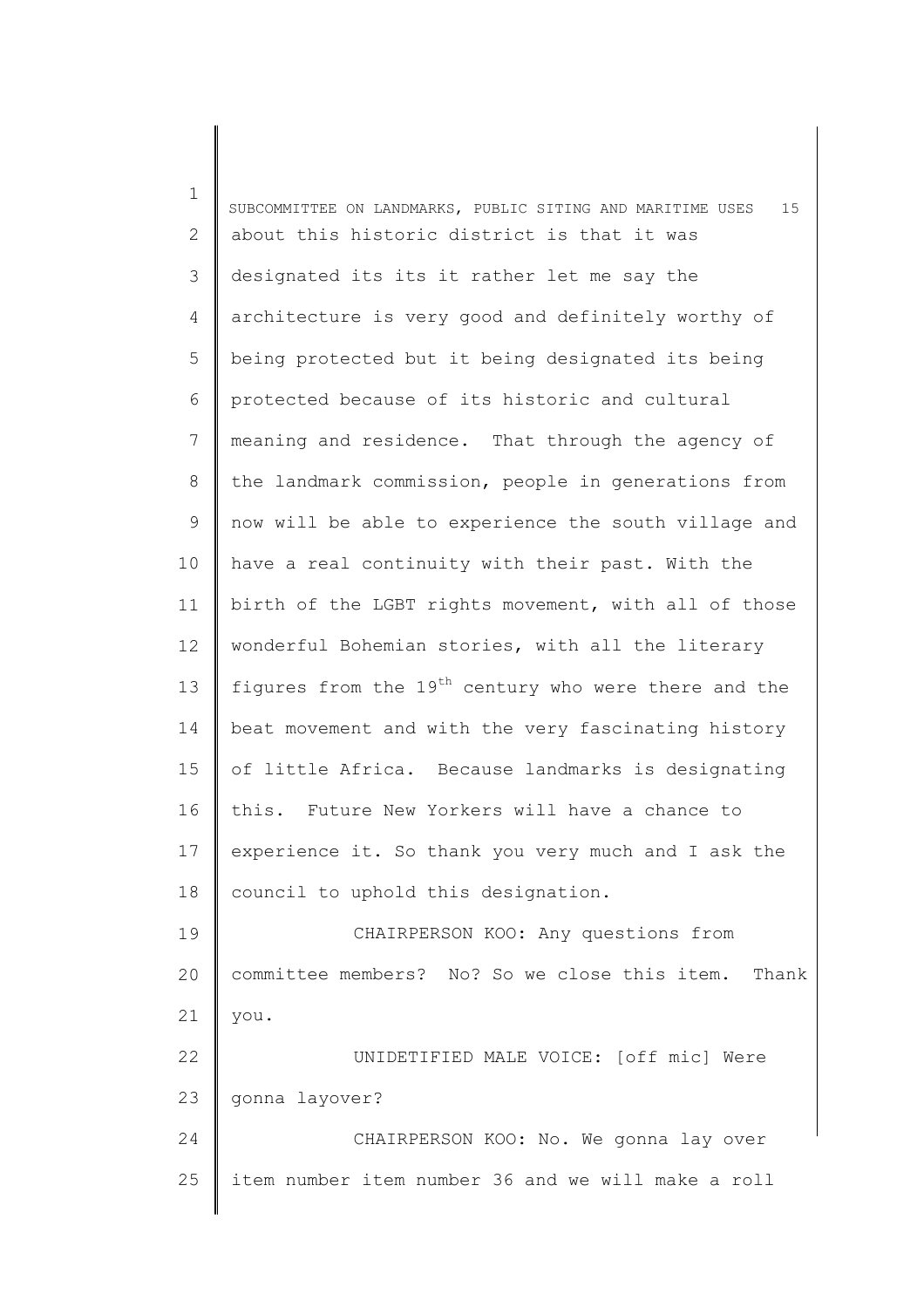1 2 3 4 5 6 7 8 9 10 11 12 13 14 15 16 17 18 19 20 21 22 23 24 25 SUBCOMMITTEE ON LANDMARKS, PUBLIC SITING AND MARITIME USES 16 call from earlier number 35. The south village historic district. I'll ask the council to make a roll call. UNIDENTIFED MALE VOICE: Chair Koo. Council member Palmer, Council member PalmA. COUNCIL MEMBER PALMA: I UNIDENTIFED MALE VOICE: Council member Mendez. COUNCIL MEMBER MENDEZ: I UNIDENTIFED MALE VOICE: Council member Barron. COUNCIL MEMBER BARRON: I. UNIDENTIFED MALE VOICE: Council member Kalob. COUNCIL MEMBER KALLOS: I UNIDENTIFED MALE VOICE: By the vote of 5 on the affirmative, 0 in the negative and 0 extensions. Land Use item 35 is adopted and referred to the Land Use committee. UNIDENTIFIED MALE VOICE: [off mic] Where gonna hold open the vote. CHAIRPERSON KOO: We will hold the committee meeting open for what 30 minutes [background talking] so other members can vote.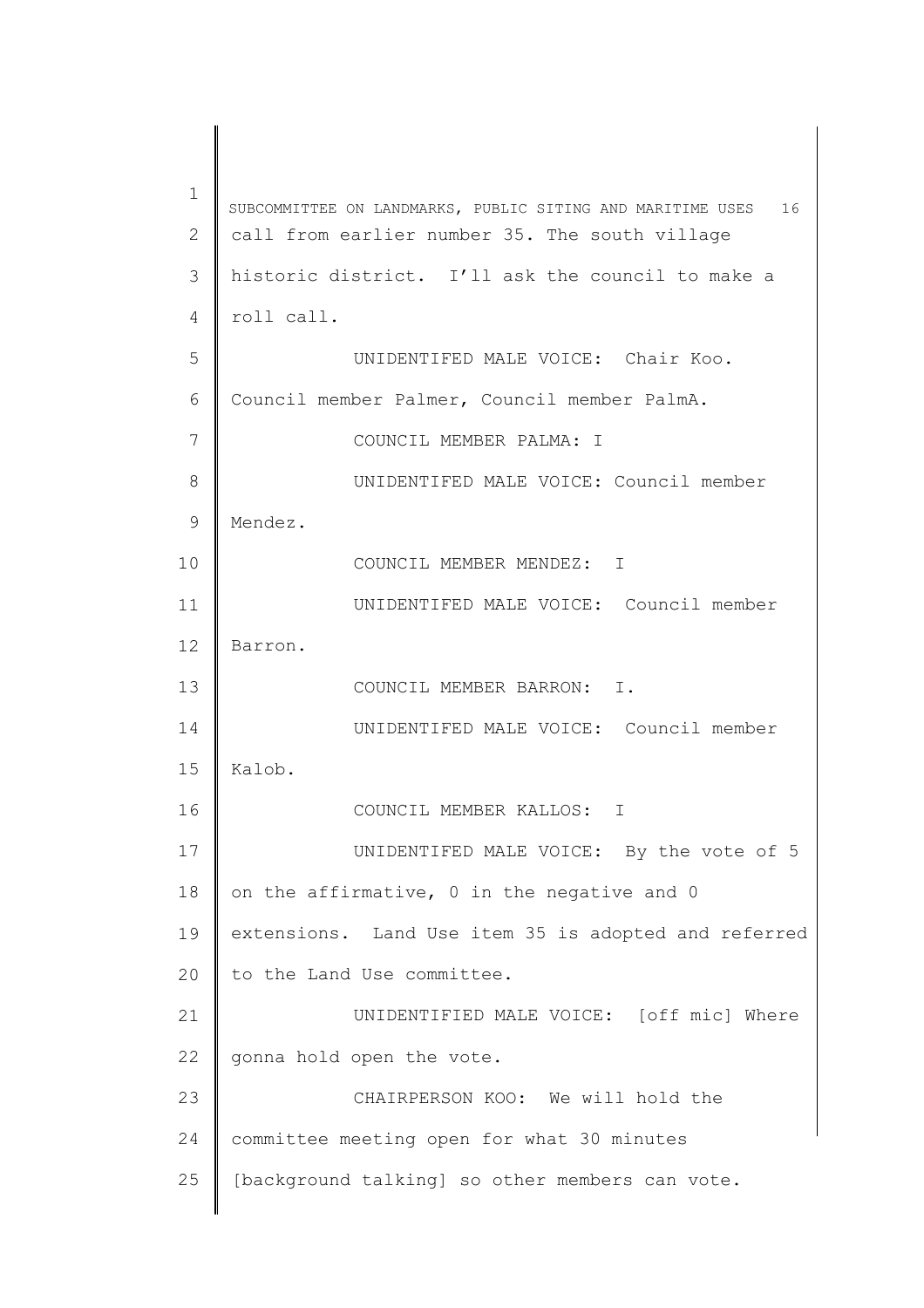1 2 3 4 5 6 7 8 9 10 11 12 13 14 15 16 17 18 19 20 21 22 23 24 25 SUBCOMMITTEE ON LANDMARKS, PUBLIC SITING AND MARITIME USES 17 [pause] CHAIRPERSON KOO: Meetings adjourned. [gavel] [pause] UNIDENTIFED MALE VOICE: Council Member Arroryo. COUNCIL MEMBER ARROYO: I UNIDENTIFIED MALE VOICE: The vote stands at 6 on the affirmative, 0 on the negative and 0 extensions. UNIDENTIFED MALE VOICE: Council member Levin. COUNCIL MEMBER LEVIN: I. UNIDENTIFED MALE VOICE: By a vote of 7 in the affirmative, 0 in the negative and 0 extensions. Land Use #35 is hereby adopted and referred to the Land Use committee. [pause] UNIDENTIFED MALE VOICE: Meeting is adjourned. [gavel]